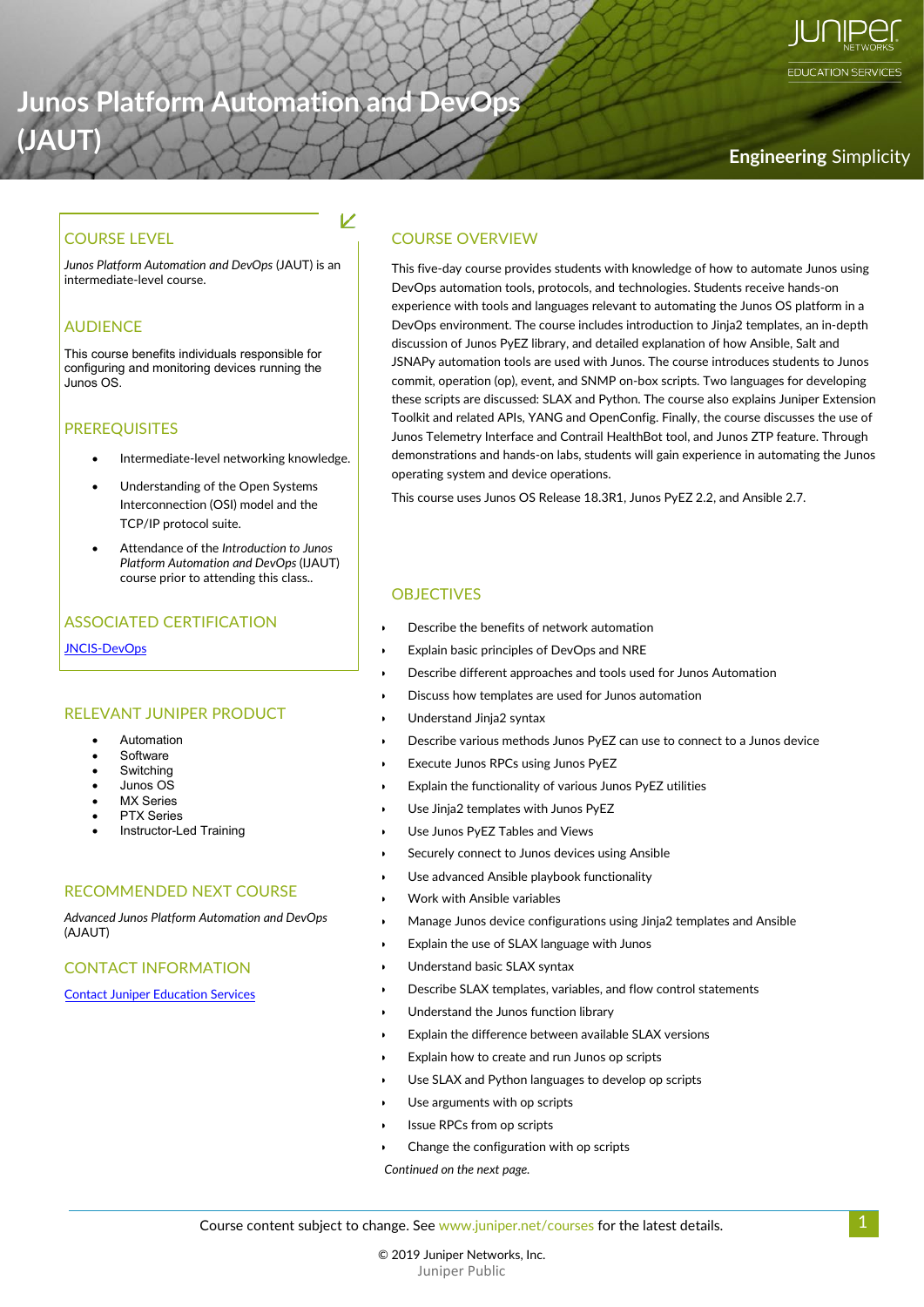#### OBJECTIVES (contd.)

- Describe how commit scripts can be used to make changes to the configuration
- Describe how to use commit scripts to generate custom warnings and errors during a commit
- Explain how to use SLAX and Python languages to develop commit scripts
- Configure and enable commit scripts
- Identify Junos OS events
- Create Junos OS event policies
- Create Junos OS event scripts
- Understand the use of Junos OS SNMP scripts
- Create and configure Junos OS SNMP scripts
- Explain basic Salt architecture
- Understand how Junos devices are managed with Salt
- Use Junos execution and state modules for Salt
- Understand the SLS file format
- Describe how JSNAPy can help automate Junos
- Install and configure JSNAPy
- Use JSNAPy to create snapshots
- Use JSNAPy to perform tests
- Describe the YANG language features
- Understand the syntax of YANG
- Explain how YANG is used in Junos OS
- Describe the advantages of OpenConfig
- Modify the Junos OS configuration using OpenConfig
- Describe using OpenConfig with the Junos Telemetry Interface (JTI)
- Explain what is JET
- Understand the JET Service API
- Understand the JET Notification API
- List protocols and data formats used with JET
	- Develop simple JET applications
- Understand the Junos Telemetry Interface
- Provision Junos Telemetry sensors
- Explain the difference between Native and gRPC sensors
- Understand Telemetry message formats
- Explain the advantages of Contrail HealthBot
- Explain the purpose and value of ZTP
- Describe the components and operations of ZTP
- Deploy a QFX5100 Series switch using ZTP
- Setup the JET VM
- Create JET Packages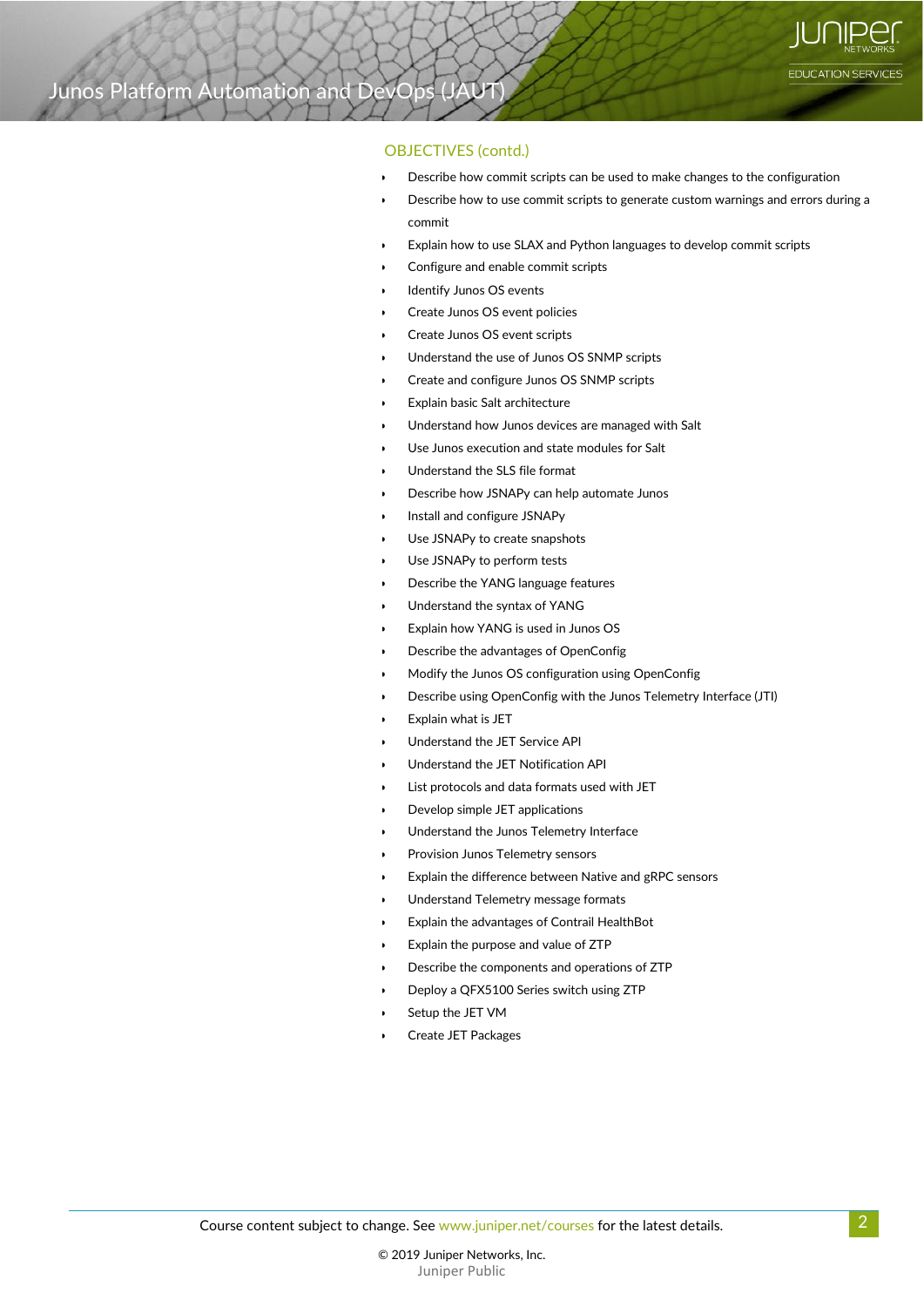EDUCATION SERVICES

# Junos Platform Automation and DevOps (JAUT)

### COURSE CONTENT

#### **Day 1**

|               | <b>Course Introduction</b>                                                                                                                                                                                                                  | 3<br>$\overline{4}$ | Jinja2<br>Jinja2 Overview<br>Working with Jinja2 in Python<br>$\bullet$<br>Jinja2 Syntax<br><b>Advanced Junos PyEZ</b><br>Connecting to a Junos Device<br>$\bullet$<br>Working with RPCs<br>$\bullet$<br>Junos PyEZ Utilities<br>$\bullet$<br>Junos PyEZ and Jinja2<br>$\bullet$<br><b>Tables and Views</b><br>$\bullet$<br>LAB 1: Using Junos PyEZ with Jinja2 Templates |
|---------------|---------------------------------------------------------------------------------------------------------------------------------------------------------------------------------------------------------------------------------------------|---------------------|---------------------------------------------------------------------------------------------------------------------------------------------------------------------------------------------------------------------------------------------------------------------------------------------------------------------------------------------------------------------------|
| $\mathcal{P}$ | <b>Junos Automation Fundamentals</b><br><b>Benefits of Automation</b><br>$\bullet$<br>DevOps and NRE<br>$\bullet$<br>Junos Automation Stack<br>$\bullet$<br><b>Junos Automation Tools</b><br>$\bullet$<br>Introduction to NITA<br>$\bullet$ |                     |                                                                                                                                                                                                                                                                                                                                                                           |
|               |                                                                                                                                                                                                                                             |                     |                                                                                                                                                                                                                                                                                                                                                                           |

**Day 2**

| 5 | <b>Ansible Intermediate</b>                                                                                                                                                                                                                       |   | <b>Junos Op Scripts</b>                                                                                                                                                                                                                                                                                                                                        |
|---|---------------------------------------------------------------------------------------------------------------------------------------------------------------------------------------------------------------------------------------------------|---|----------------------------------------------------------------------------------------------------------------------------------------------------------------------------------------------------------------------------------------------------------------------------------------------------------------------------------------------------------------|
|   | Ansible for Junos Review<br>$\bullet$<br><b>Securing Device Connection</b><br>$\bullet$<br>Playbook Flow Control<br>$\bullet$<br><b>LAB 2: Ansible Operations with Junos</b><br>Ansible Variables and Jinja2 Templates<br>$\bullet$<br>Case Study |   | Junos Op Scripts Using SLAX<br>$\bullet$<br><b>Customizing Junos Command Output</b><br>$\bullet$<br>Configuration Changes with SLAX Op Scripts<br>$\bullet$<br>Junos Op Scripts Using Python<br>$\bullet$<br>Configuration Changes with Python Op Scripts<br>$\bullet$<br>Op Script Configuration and Debugging<br>$\bullet$<br><b>LAB 4: Junos Op Scripts</b> |
|   | LAB 3: Using Ansible for Junos Configuration<br><b>Management</b>                                                                                                                                                                                 | 8 | <b>Junos Commit Sctripts</b><br>Junos Commit Scripts Overview<br>$\bullet$                                                                                                                                                                                                                                                                                     |
| 6 | <b>SLAX</b><br>Junos On-Box Automation Overview<br>$\bullet$<br>Basics of SLAX<br>$\bullet$<br><b>SLAX Variables</b><br>$\bullet$<br><b>Flow Control</b><br>$\bullet$<br>Junos Function Library<br>$\bullet$<br><b>SLAX Versions</b><br>$\bullet$ |   | Junos Commit Scripts Using SLAX<br>$\bullet$<br>Junos Commit Scripts Using Python<br>$\bullet$<br><b>Custom Configuration Syntax</b><br>$\bullet$<br><b>Commit Script Configuration and Debugging</b><br>$\bullet$<br><b>LAB 5: Junos Commit Scripts</b>                                                                                                       |